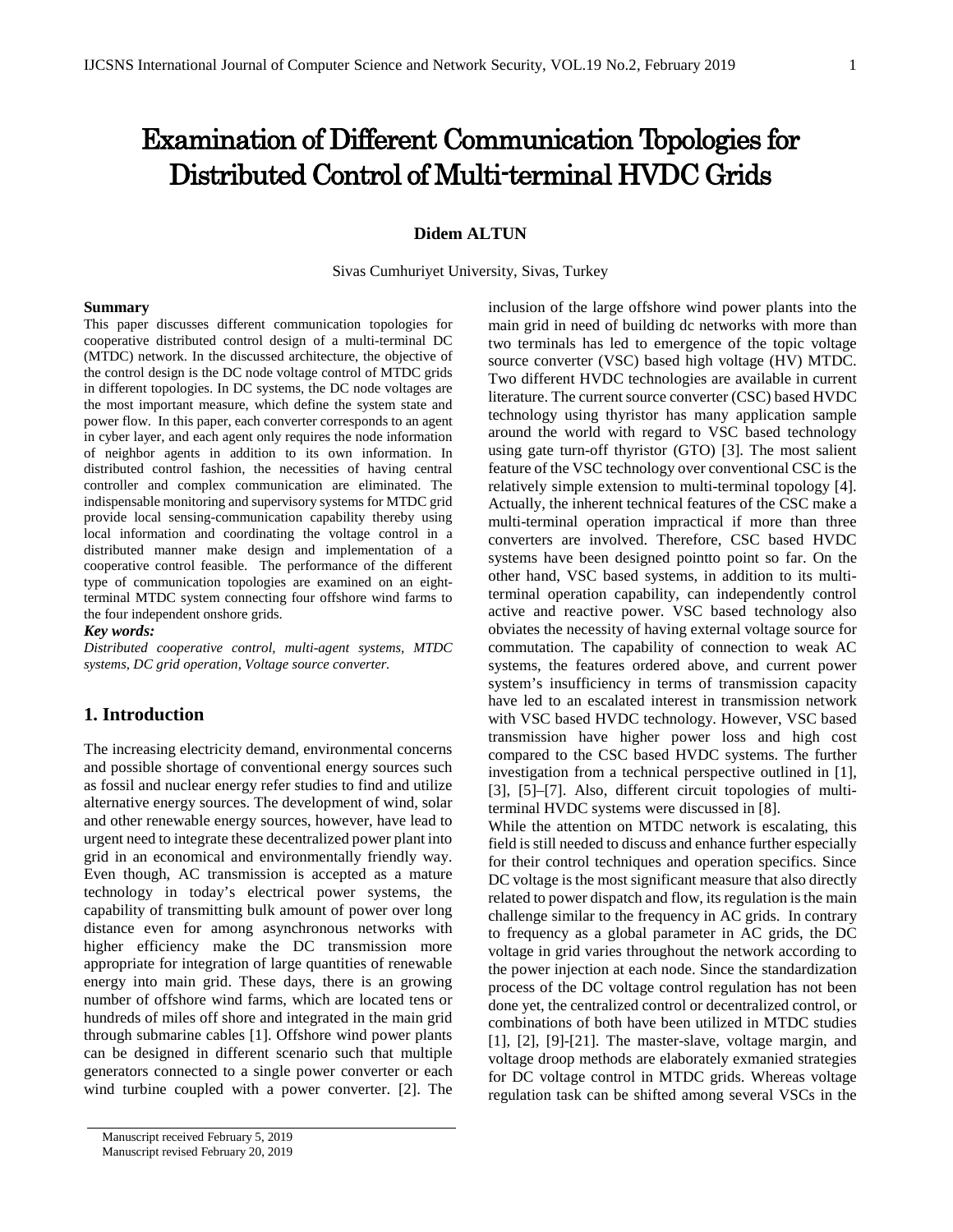voltage margin strategy, always one VSC is mandatorily responsible for controlling the voltage profile [22]. In the case of master converter failure, the dc voltage is lost which means that reliability and resilience is poor in this method. However, the voltage margin method, which can be seen as an extension of the master-slave control and able to overcome this kind of problem, suffers from oscillations at time converter shifting [23]. The voltage droop control is the mostly employed strategy for DC voltage control in the MTDC grids. The contribution of the several converters to the DC voltage control of the grid make this approach more reliable respect to master-slave control and does not give rise to voltage oscillations as occur in voltage margin control [24], [25].

The voltage droop strategy in decentralized fashion has been widely used in MTDC without communication link [17], [15], [10], [12], [16]. A generalized droop control structure is proposed in [19] to interchange between DC voltage control modes, which make full power flow control with fixed real power and fixed DC voltage of the converters available, based on the MTDC grid parameters. In [16], proposed control design is built on the frequencyresponse analysis to select proper droop gains, taking into account the performance specifications. Nonlinear control design based on dynamic feedback linearization control theory and a backstepping like procedure is presented for three terminals MTDC grid to check stability of the system in [13]. Impact of DC line voltage drops on the droop coefficients is addressed in [26]. In [25], a scheme for adapting the droop coefficients to share the burden according to the available headroom of each converter station is proposed. In order to eliminate the need for communication between the DC terminals, Eriksson presented a control structure that perform DC voltage feedback loop shaping to modulate the power in one terminal and let the other terminals react on the DC voltage change [20]. In [10], authors proposed a systematic design procedure that is reduced to solving a convex optimization problem with linear matrix inequalities in order to compute the droop gains ensuring stability and minimizing the effect of disturbances on the DC voltage. In [14], a generalized droop control strategy is proposed to realize autonomous coordination among converters without the need of communication.

However, [2] presents the power flow optimization problem to be addressed by a centralized controller and emphasizes that the minimization of the power losses cannot be achieved without communication. The hierarchical optimal power flow control in MTDC is addressed in [13], the lower level control is based on conventional droop control whereas the upper control level mainly uses power flow optimization algorithm in a centralized fashion to minimize the power loss. Zhu et al. propose advanced communication based coordinated control strategy, which is underpinned by a wide area, and supervisory control and data acquisition

system, in order to enhance network voltage stability and facilitate flexible power dispatch.

Gavriluta et. al. in [27], propose a hierarchical control architecture where primary control is decentralized and implemented using generalized droop method whereas its secondary control is centralized and regulates the operating point of the network so that optimal power flow is achieved. In [23], they replace centralized secondary control with a fully distributed, agent based approach in order to improve resiliency and reliability of the system.

The communication requirement of centralized control systems is more complicated for MTDC networks whose terminals are hundreds kilometers away from each other. Moreover, reliability, higher cost concerns, more communication latency, and lack of self-organizing and scalability are serious drawbacks of centralized controls compared to decentralized one [28]. Applications of the distributed cooperative control in power systems as a decentralized control system have been detailed in literature [28]- [34].

In this paper, the examination of different types of cyber layer for distributed cooperative control of multi-agent systems is carried out to check their feasibility with respect to different MTDC topologies. In this study, each converter represents an agent, and each agent is represented by a node on a communication graph. In contrary to centralized control method, distributed cooperative control only requires a sparse communication network spanned through the MTDC topology, and loss of the communication link does not lead the system to collapse as long as the remaining communication graph is connected.

This paper organized as follows. Section II presents the advantages and drawbacks of different control architectures. Section III introduces the distributed control methodology. Section IV presents the different physical layer of multiterminal HVDC. The simulation results of the study over 8 terminal MTDC grids in different topologies are discussed in Section V. Section VI concludes this paper.

# **2. Different Control Architectures**

It is better to start with categorizing different control strategies such as centralized, decentralized and distributed. In centralized control architecture, there is main unit that gathers all information from all the nodes, and the embedded algorithm in it does calculations which will be sent to nodes back as command to realized. The most of the calculations is carried out in this unit and it works as decision maker. This architecture is the commonly used method in current power systems applications, since its advantages such as having an global overview of all the system. However, this approach is neither easily extendable nor computationally scalable. Furthermore, the reliability level is quite low in case single point failure occurs. On the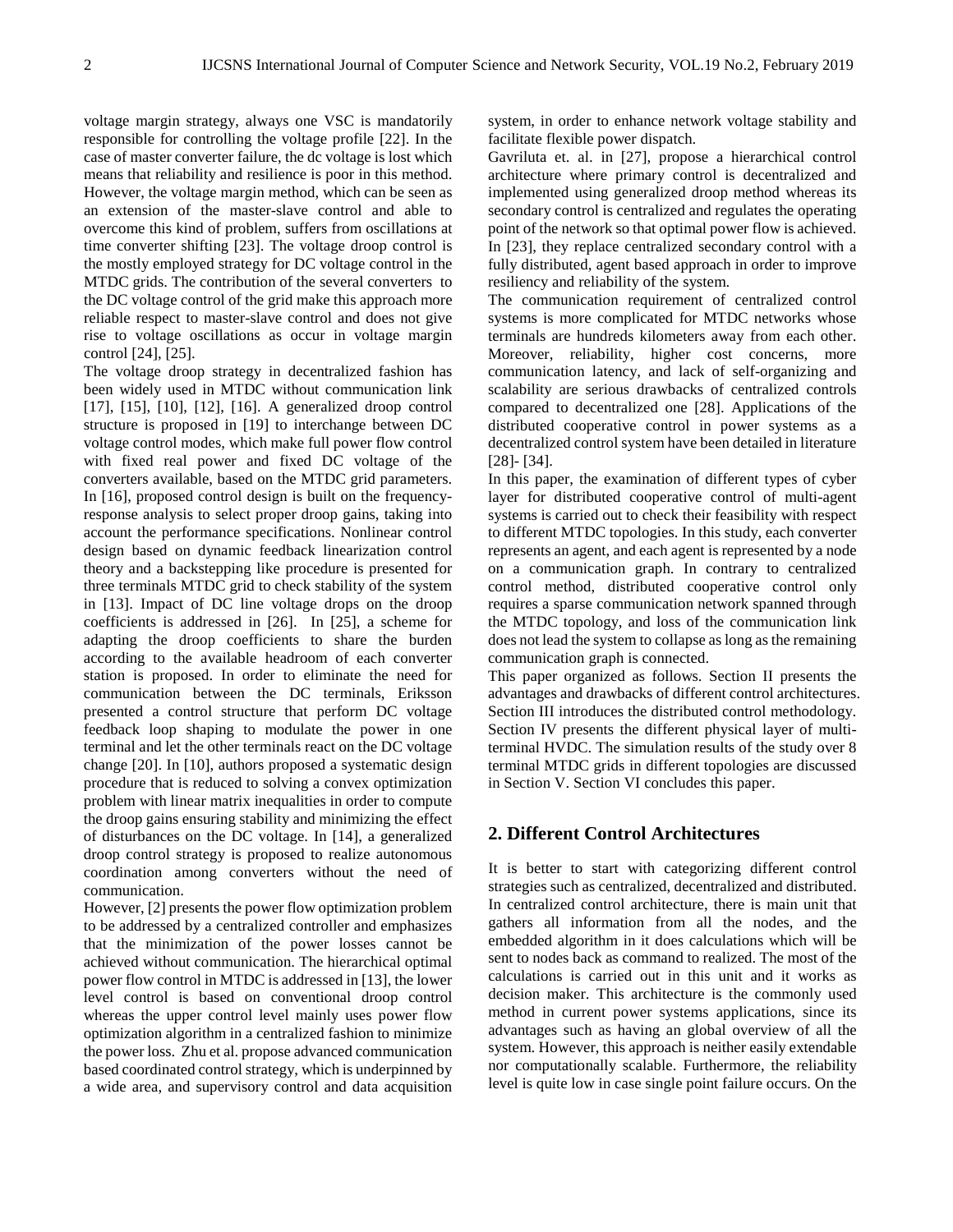other hand, some of the participating actor may want to keep their confidential data secret, the implementation of central control in such situation is not possible.



Fig. 1 Different Control Architectures.

In decentralized control architecture, each node is able to evaluate local state and make decision, however there is no coordination or information exchange between nodes. This kind of system is easily scalable, and extremely robust in case failure happens. On the other hand, this approach never guarantee global optimality. The droop control as a primary control in power systems is well known example of decentralized control approach.

The distributed control architecture lays between the centralized and decentralized approach [27]. In this approach, each node can evaluate and control its states as it is done in decentralized fashion, but it also have ability to exchange information and commands among its neighbors as it occurs in centralized one. This system is easily extendable, scalable, and reliable. Moreover, the growth of the system provides resiliency and robustness. The main drawback of this approach is that its in need of having communication link that sometimes have intense data flow between nodes. Nevertheless, failure of one of the communication link does not draw all system collapse.

Table 1: Performance of Communication Networks regarding Data Rate and Latency

| Wireless network generation | Data rate      | Latency         |
|-----------------------------|----------------|-----------------|
| 2G                          | 100-400 Kbit/s | $300 - 1000$ ms |
| 3G                          | $0.5-5$ Mbit/s | $100 - 500$ ms  |
| 4G                          | $1-50$ Mbit/s  | $< 100$ ms      |
| $5G*$                       | $>1$ Gbit/s    | l ms            |

as long as it has spanning tree. However, this is true only for a centralized system, where the central controller fails to find a solution if the communication with one of the nodes fails. In the case of a distributed approach, it is still able to maintain to operate even communication link could fail several times. In [35], it is shown that a distributed microgrid control strategy is two times more tolerant to communication delays than a centralized approach. In terms of maintaining performance under data loss conditions, according to the same results, the distributed controller remains stable even under drastic conditions such as 95 % packet loss performance that the central controller is not able to match. Therefore, the only drawback of distributed control method might be disregarded with having tolerance ability and modern communication networks. Table I represents the actual values of data rate and latency in modern communication networks depend on the type of service.

# **3. Model and Problem Setup**

Let G be a graph. An undirected graph  $G = (V, \mathcal{E})$  with  $V =$  $\{v_1, \ldots, V_n\}$  a set of  $N$  nodes, each having a state  $x_i$  defined as the voltage at that node. Let there be K root or source nodes  $y_k$ ,  $k=1,...,K$ , each with a directed edge into one node in the graph. The current flows into node  $i$  due to voltage differences  $(x_i - x_i)$ , with  $j \in \mathcal{N}_i$  its neighbors that have edges in common with node  $i$ . The algorithm in order to find local update law for node  $\dot{\imath}$  is Kirchhoff's current law,

$$
\dot{x}_i = \sum_{j \in \mathcal{N}_i} a_{ij} (x_j - x_i) + b_{ik} (y_k - x_i) \tag{1}
$$

where the right-hand side is the sum of the currents flowing into node  $i$ . It has been considered that a unit capacitor is connected from each node to ground and the element flow equation  $C\dot{v} = I$  is used to relate net current *I*, voltage  $v$ , and capacitance  $C=1$  at each node. In this equation, some nodes have external voltage sources  $y_k$ ,  $k = 1,...,K$ delivering current directly to them through links with conductances  $b_{ik}$  > 0. This equation can be written in global form in order to simulate,

$$
\dot{x}_i = -(L + \sum_k b_k) x + b_y \tag{2}
$$

where y and B refer to external voltage sources and diagonal matrix that has the impedances between each node and external voltages, respectively.

A MTDC system consisting of  $n$  DC buses, denoted by the vertex  $V = \{1,...,n\}$ , see Fig.2 for an example of a MTDC topology. The DC buses are modelled as ideal current sources which are connected by  $m$  HVDC transmission lines, denoted by the edge set  $\mathcal{E} = \{1, ..., m\}$ . The dynamics of any system connected through the DC buses, or any dynamics of DC buses. The HVDC lines are assumed to be purely resistive, implying that

$$
I_{ij} = \frac{1}{R_{ij}} \left( V_i - V_j \right) \tag{3}
$$

due to Ohm's law, where  $V_i$  is the voltage of the bus  $i$ ,  $R_{ij}$ is the resistance and  $I_{ij}$  is current of the HVDC line from bus \$i\$ to \$j\$.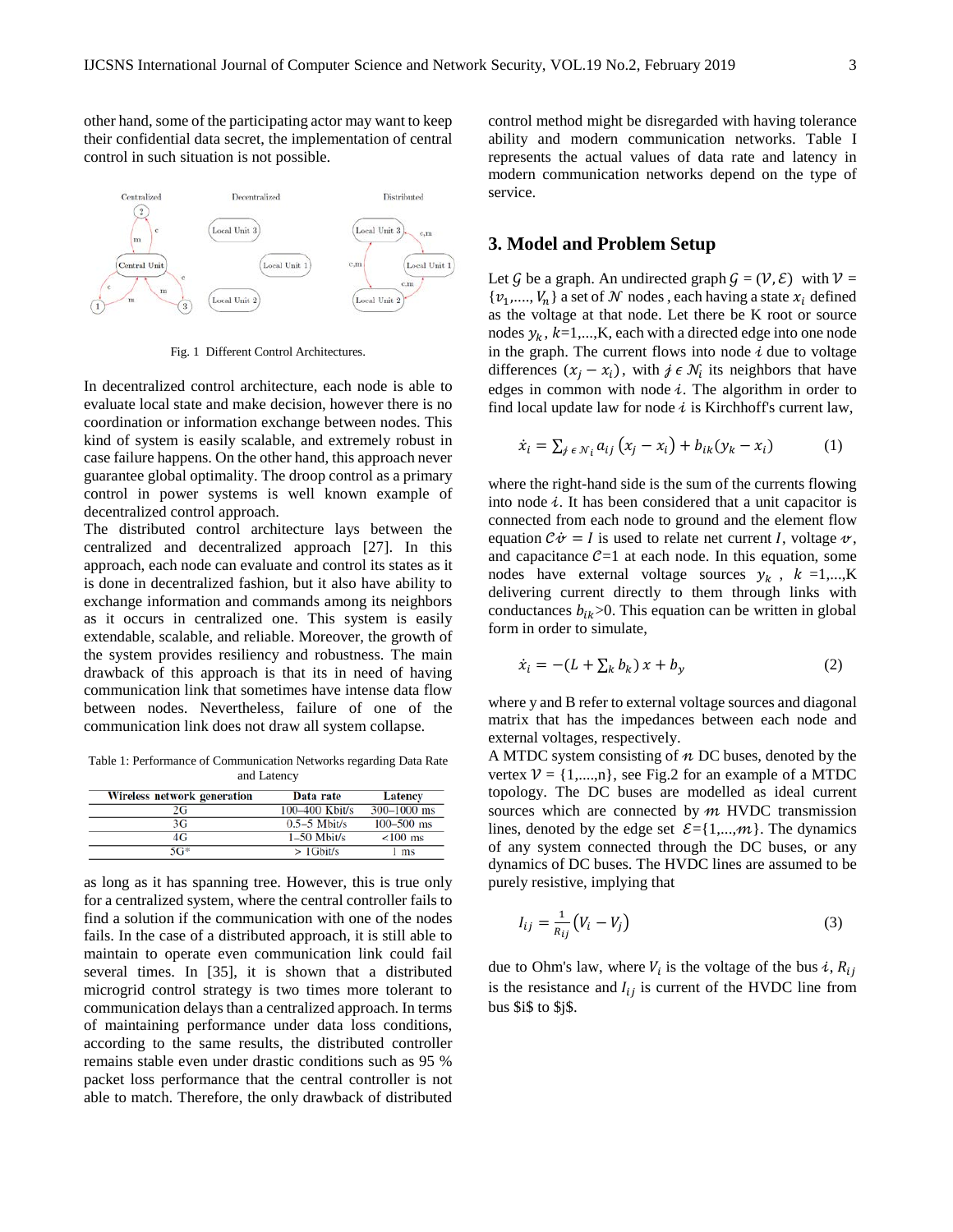

Fig. 2 Multi-terminal HVDC based on VSC.

## **4. Multi-Terminal HVDC Topology Analysis**

In order to transport bulk amount of power from large offshore wind farm into main grid, different MTDC topologies such as point-to-point, general ring (GRT), star (ST), and star with a central switching ring topology (SGRT) with HVDC systems can be used. The point-topoint topology is depicted in Fig.3. This topology based on multiple point-to-point connection that does not create a connected graph in terms of graph topology. In the case of having fault in any converter, the best action is to disconnect the faulted line using the AC circuit breakers and trip off on over speed or DC link over voltages of wind turbines. If fault occurs on a line, the connection between two points will be lost. This configuration, therefore, is not flexible in terms of operation and graph topology.



Fig. 3 Point-to-point topology.

The GRT based on connected nodes with a loop that is called ring is given in Fig.4. This topology has flexibility to operate under both open and close loop conditions. In order to coordinate operation configuration, fast communication network is needed. From graph structure perspective, it has superiority regard to point-to-point topology since it is connected graph.



Fig. 4 Star with a central switching ring topology.

The star topology (ST), shown in Fig. 5, is a multiterminal HVDC system where each line that is connected to a wind farm or a substation is connected to a central star node [8]. The main disadvantage of the configuration is that having a fault at the central node cause entire system collapse. Even though, this configuration have various advantages, the flexibility is not as good as GRT.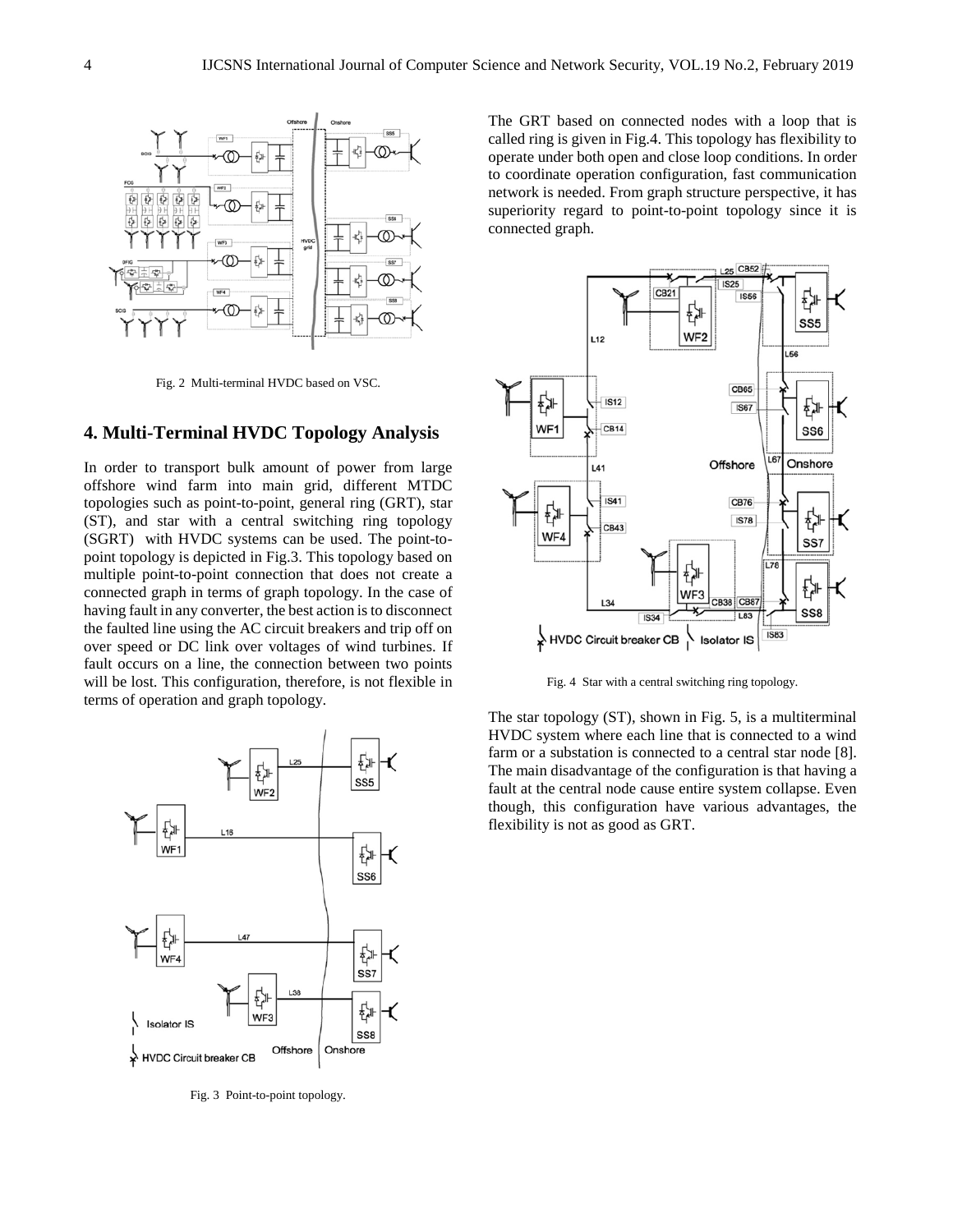

Fig. 5 Star topology.



Fig. 6 Star with a central switching ring topology.

The combining of GRT and ST come out as a new topology called as SGRT shown in Fig. 6. This topology has the same drawbacks as ST has, but it shows more flexibility under short and long-term line faults.

# **5. Simulation Studies**

An eight terminal MTDC network, proposed in [8] as possible topologies for integrating the wind power into the main grid, was used for simulation studies.

Four different topoloies were addressed in order to evaluate their graph topologies in terms of their convergence rates, either consensus or steady state values depend on the case studies. Fig. 7 shows that four different graph topologies, which are generated from the MTDC topologies, have different convergence rate when all wind farm side converter inject power at 1000 V.

In Fig.7, the convergence of different graph topologies namely point-to-point, central ring, star, and star with a central switches were depicted. The voltage at all nodes are converged to 1000 V for point-to-point and central ring topologies, however other topologies reached to steady state at around 980V since their impedances between external sources and node are higher than other topologies. For star topology and star with a central switching topology, impedance values are chosen higher since their distance between source and node are longer.

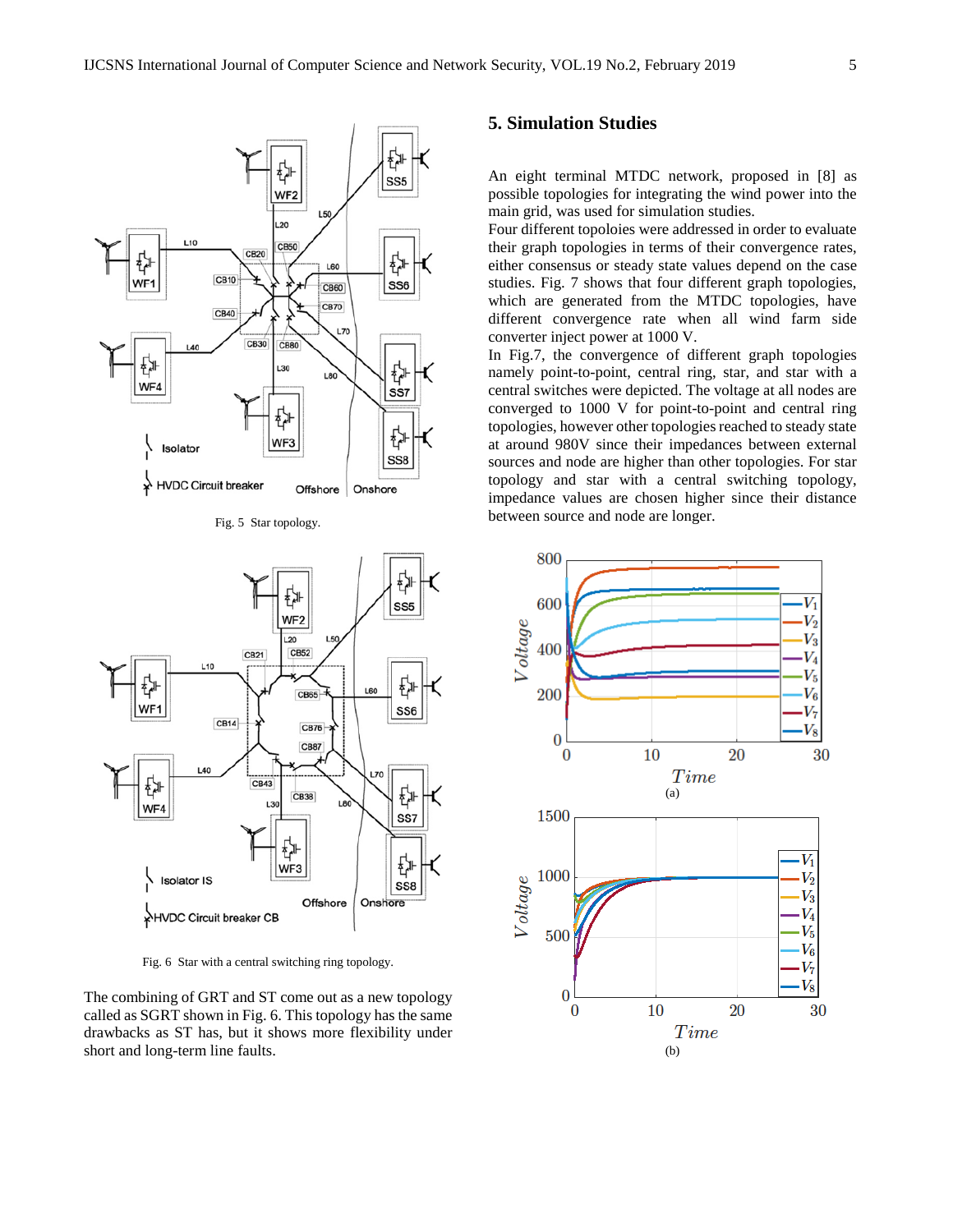

Fig. 7 Node Voltages for Different Graph Topologies.

Fig. 8 shows the case when some of the external voltage source is out of service. In this case, the corresponded node behaves like there is no external voltage sources at that node. The steady state value reach to consensus at the voltage of the bus, except point-to-point topology, since it is not strongly connected graph topology.





Fig. 8 Node Voltages for Different Graph Topologies in case some of the source is out of service.

In the case of having external voltage with zero node voltage is given in Fig.9. As we expected, the steady state value for each node is scattered among the set value of the other external voltages. In the point-to-point to topology, the nodes that have zero voltage draw corresponded terminal voltage to zero as well.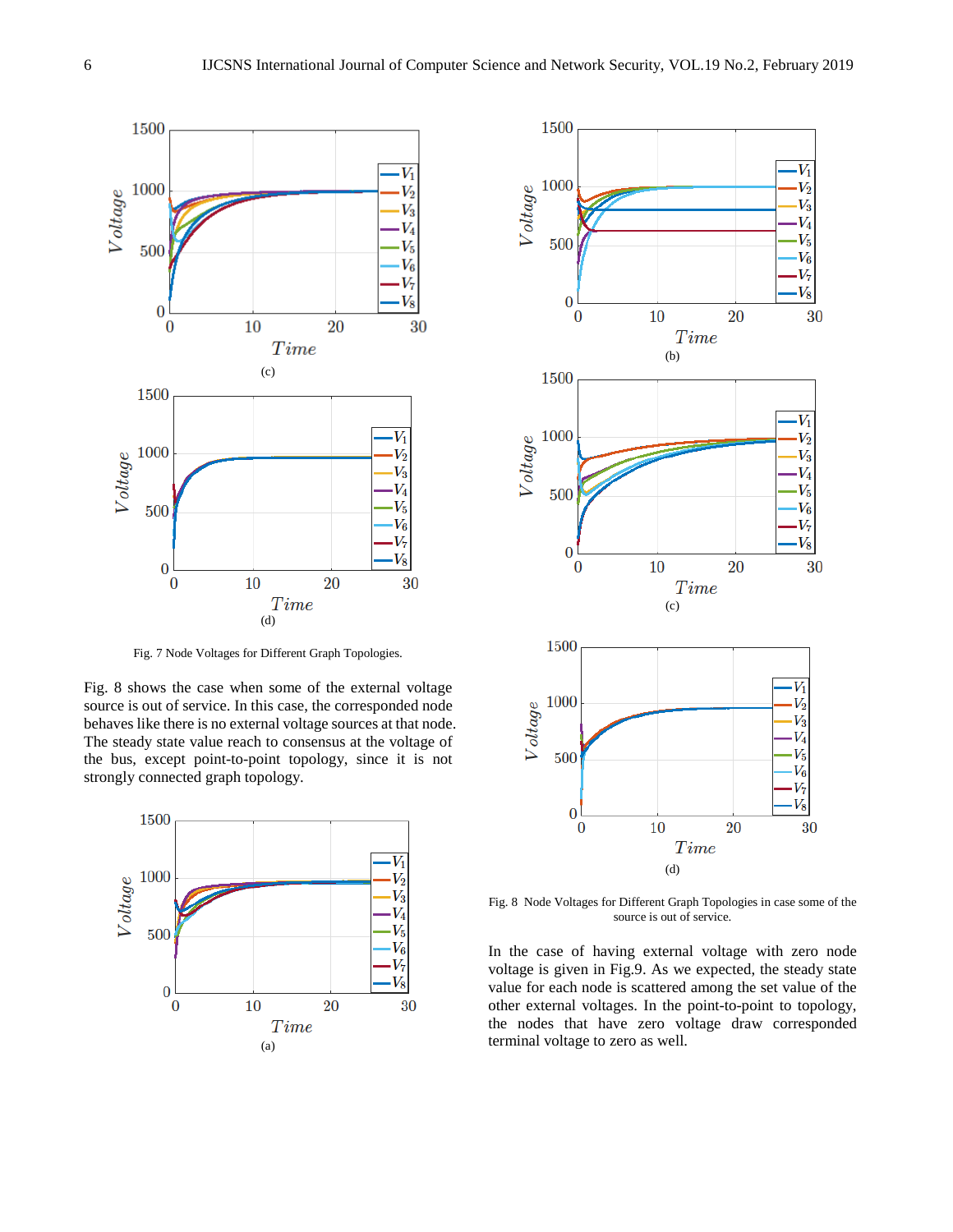

Fig. 9 Node Voltages for Different Graph Topologies in case some source voltage set zero.

The star topology has better convergence rate and less oscillation with respect to other topologies. Under normal operation condition, point-to-point topology shows less oscillations than central ring topology.

# **6. Conclusion**

In this study, different MTDC topologies are considered as cyber layer of the corresponded MTDC in order to evaluate performance of the different type of communication topologies on an eight terminal MTDC sytem. Studies show that the voltage regulation of MTDC can be carried out using one of the examined cyber layer, except point-to-point regarding distributed control strategy. Despite star topology gives better convergence rate, its technical drawbacks make it difficult in terms of physical layer. Future works focus on firstly, imposing these different communication topologies into secondary controller of the MTDC system and comparing the performance in terms of resiliency, robustness, and flexibility. Moreover, communication latency will be regarded in next work.

## **References**

- [1] J. Zhu, C. D. Booth, G. P. Adam, and A. J. Roscoe, "Coordinated direct current matching control strategy for multi-terminal dc transmission systems with integrated wind farms," Electric Power Systems Research, vol. 124, pp. 55– 64, 2015.
- [2] M. Arag¨u´es-Pe˜nalba, A. Egea-Alvarez, O. Gomis-Bellmunt, and A. Sumper, "Optimum voltage control for loss minimization in hvdc multi-terminal transmission systems for large offshore wind farms," Electric power systems research, vol. 89, pp. 54–63, 2012.
- [3] W. Long and S. Nilsson, "Hydc transmission: yesterday and today," IEEE Power and Energy Magazine, vol. 5, no. 2, pp. 22–31, 2007.
- [4] S. Cole, J. Beerten, and R. Belmans, "Generalized dynamic vsc mtdc model for power system stability studies," IEEE Transactions on Power Systems, vol. 25, no. 3, pp. 1655– 1662, Aug 2010.
- [5] J. Beerten, D.V. Hertem, and R. Belmans, "Vsc mtdc systems with a distributed dc voltage control-a power flow approach," in PowerTech, IEEE Trondheim, June 2011, pp. 1–6.
- [6] A. Zervos and C. Kjaer, "Pure power. wind energy scenarios up to 2030," 2006.
- [7] D. Van Hertem and M. Ghandhari, "Multi-terminal vsc hvdc for the european supergrid: Obstacles," Renewable and sustainable energy reviews, vol. 14, no. 9, pp. 3156–3163, 2010.
- [8] O. Gomis-Bellmunt, J. Liang, J. Ekanayake, R. King, and N. Jenkins, "Topologies of multiterminal hvdc-vsc transmission for large offshore wind farms," Electric Power Systems Research, vol. 81, no. 2, pp. 271–281, 2011.
- [9] N. Yousefpoor and S. Bhattacharya, "Control and dynamic performance evaluation of multi-terminal dc grid," in 2015 IEEE Power & Energy Society General Meeting. IEEE, 2015, pp. 1–5.